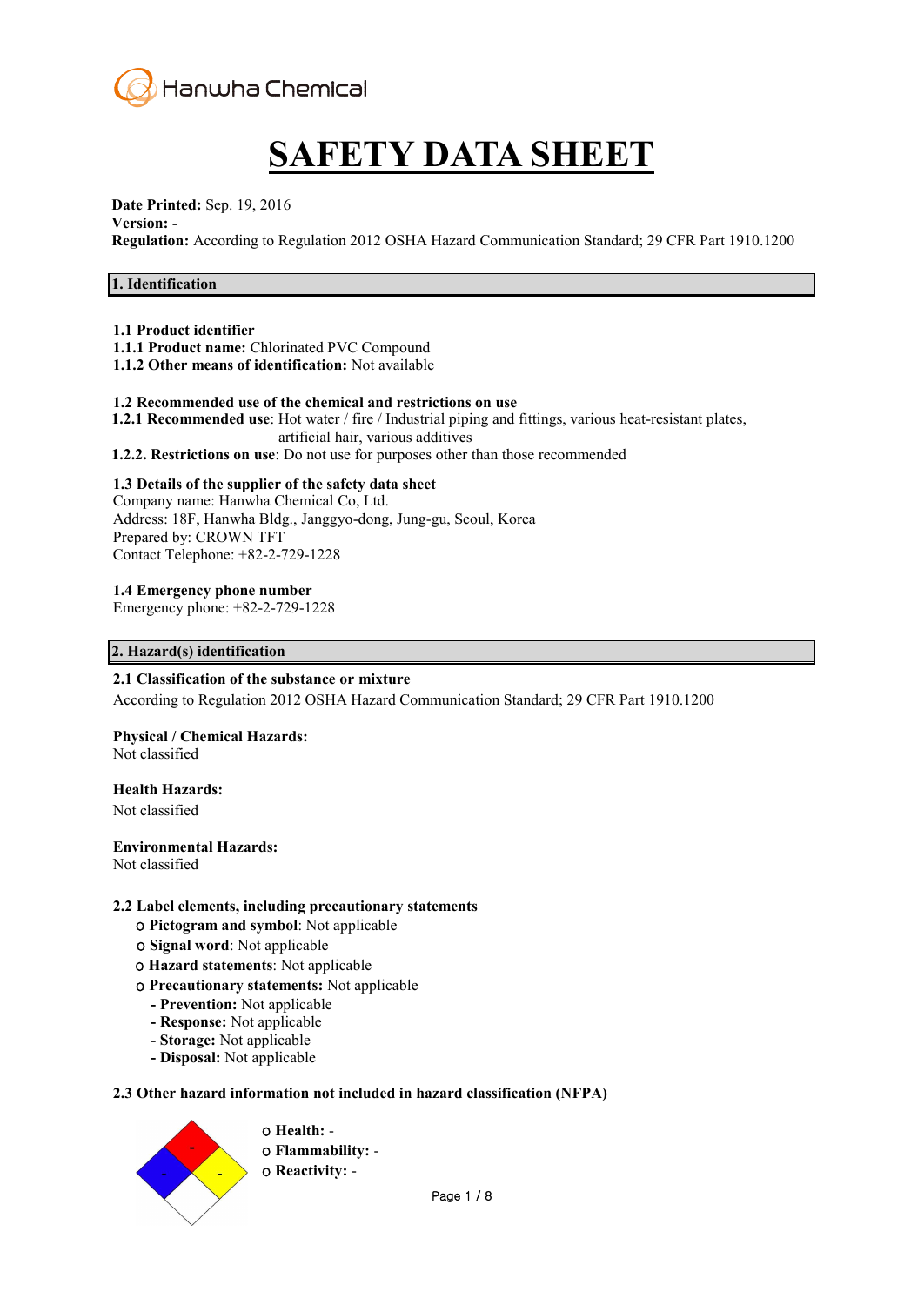

### ο **Specific hazard:** -

| 3. Composition/information on ingredients |                                              |            |             |  |
|-------------------------------------------|----------------------------------------------|------------|-------------|--|
| Component                                 | Common name and synonyms                     | CAS No.    | Conc. $/$ % |  |
| Chlorinated PVC                           | Ethene, chloro-, homopolymer,<br>chlorinated | 68648-82-8 | > 80        |  |
| Trade Secret 1                            |                                              |            | < 20        |  |

#### **4. First-aid measures**

#### **4.1 Description of first aid measures**

#### **Eye contact**

- In case of contact with substance, immediately flush eyes with running water at least 20 minutes. Get immediate medical advice/attention.
- 

#### **Skin contact**

- In case of contact with substance, immediately flush skin with running water at least 20 minutes.
- Remove and isolate contaminated clothing and shoes.
- Get immediate medical advice/attention.

#### **Inhalation**

- Specific medical treatment is urgent.
- Move victim to fresh air.
- Give artificial respiration if victim is not breathing.
- Administer oxygen if breathing is difficult.

#### **Ingestion**

- Do not let him/her eat anything, if unconscious.
- Get immediate medical advice/attention.

#### **4.2 Most important symptoms and effects, both acute and delayed**

- None known

#### **4.3 Indication of immediate medical attention and notes for physician**

- Ensure that medical personnel are aware of the material(s) involved and take precautions to protect themselves.

#### **5. Fire-fighting measures**

- **5.1 Extinguishing media** *a* **- Suitable extinguishing media:** Dry fire extinguisher, alcohol resistant foam, water spray, CO<sub>2</sub>
	- **- Unsuitable extinguishing media**: High Pressure Water Jet

#### **5.2 Specific hazards arising from the chemical**

- May be ignited by heat, sparks or flames.
- Containers may explode when heated.
- Some of these materials may burn, but none ignite readily.
- Fire will produce irritating and/or toxic gases.
- If inhaled, may be harmful.

#### **5.3 Special protective equipment and precautions for fire-fighters**

- Move containers from fire area if you can do it without risk.
- Some may be transported hot.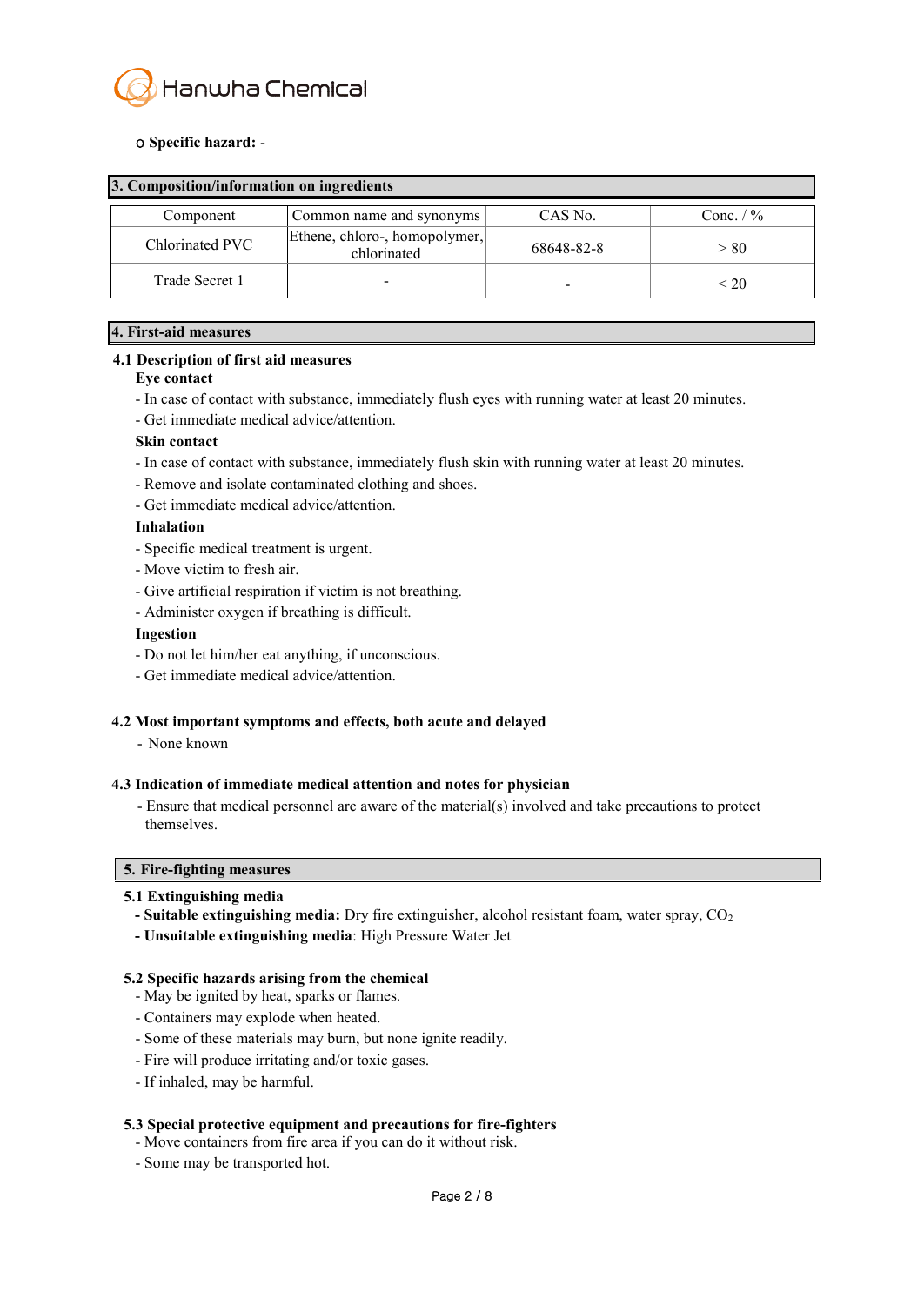

- Runoff from fire control may cause pollution.
- Contact with substance may cause severe burns to skin and eyes.
- Dike fire-control water for later disposal; do not scatter the material.
- Fire involving Tanks; Cool containers with flooding quantities of water until well after fire is out.
- Fire involving Tanks; Withdraw immediately in case of rising sound from venting safety devices or discoloration of tank.
- Fire involving Tanks; Always stay away from tanks engulfed in fire.

#### **6. Accidental release measures**

#### **6.1 Personal precautions, protective equipment and emergency procedures**

- Eliminate all ignition sources.
- Stop leak if you can do it without risk.
- 
- Ventilate the area. Do not touch or walk through spilled material.
- Powder Spill; Cover powder spill with plastic sheet or tarp to minimize spreading and keep powder dry.
- Prevent dust cloud.

#### **6.2 Environmental precautions**

- Prevent entry into waterways, sewers, basements of confined areas.

#### **6.3 Methods and materials for containment and cleaning up**

- Small Spill; Flush area with flooding quantities of water. And take up with sand or other non-combustible absorbent material and place into containers for later disposal.
- Large Spill; Dike far ahead of liquid spill for later disposal.
- With clean shovel place material into clean, dry container and cover loosely; move containers from spill area.

#### **7. Handling and storage**

#### **7.1 Precautions for safe handling**

- Maintain appropriate temperature for molding process.
- Wash your hands thoroughly after handling.
- Please work with reference to engineering controls and personal protective equipment.
- Be careful to high temperature.
- Preventive measures are required for corrosion due to handling at high temperature.

#### **7.2 Conditions for safe storage, including any incompatibilities**

- Store in a closed container.
- Store in cool and dry place.
- Please note that there are materials and conditions to avoid.

#### **8. Exposure controls/personal protection**

#### **8.1 Occupational Exposure limits :** Not available

#### **8.2 Exposure controls**

#### **Appropriate engineering controls**

- Use process enclosures, local exhaust ventilation.

#### **Individual protection measures, such as personal protective equipment**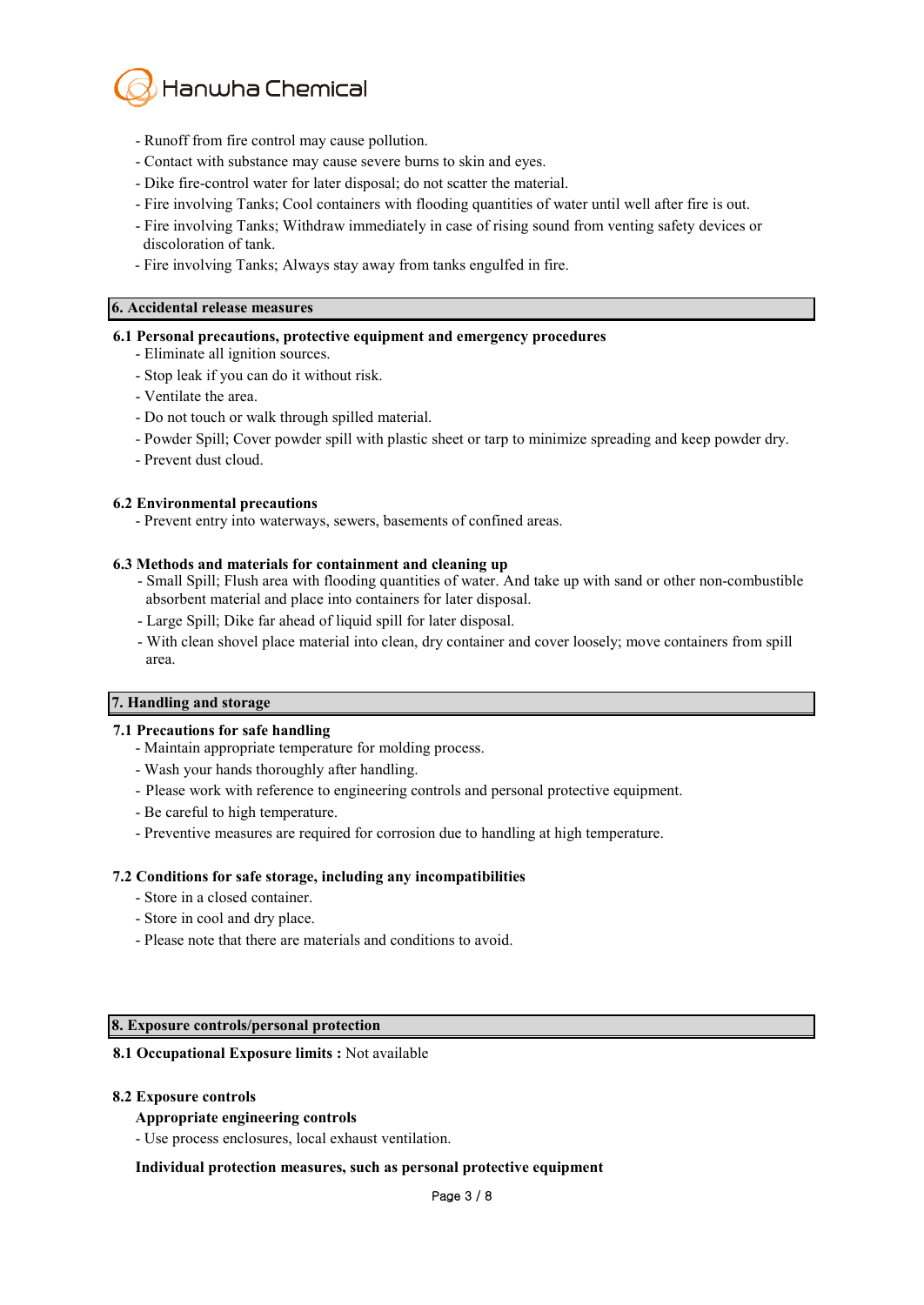

#### **Respiratory protection**

- Respiratory protection is not required. Where protection from nuisance levels of dusts are desired, use type N95.
- Use respirators and components tested and approved under appropriate government standards such as NIOSH

#### **Eye protection**

- Use chemical defense glasses and face protection.
- Wear breathable safety goggles to protect your eyes if eye irritation or other disorder occur.
- An eye wash unit and safety shower station should be available nearby work place.

#### **Hand protection**

- Wear appropriate chemical resistant protective gloves (insulated gloves) by considering physical and chemical properties of chemicals.

#### **Body protection**

- Wear appropriate chemical resistant protective clothing by considering physical and chemical properties of chemicals.

#### **9. Physical and chemical properties**

#### **9.1 Information on basic physical and chemical properties**

| Appearance                                           |                     |
|------------------------------------------------------|---------------------|
| <b>Description:</b>                                  | Powder and pellet   |
| Color:                                               | Ivory, orange, gray |
| Odor:                                                | Not available       |
| <b>Odor threshold:</b>                               | Not available       |
| pH:                                                  | Not available       |
| <b>Melting point/freezing point:</b>                 | Not available       |
| Initial boiling point and boiling range:             | Not available       |
| <b>Flash point:</b>                                  | Not available       |
| <b>Evaporation rate:</b>                             | Not available       |
| <b>Flammability (solid, gas):</b>                    | Not available       |
| <b>Upper/lower flammability or explosive limits:</b> | Not available       |
| Vapor pressure:                                      | Not available       |
| Vapor density:                                       | Not available       |
| <b>Relative density:</b>                             | 1.5                 |
| Solubility:                                          | Not available       |
| <b>Partition coefficient: n-octanol/water:</b>       | Not available       |
| <b>Auto-ignition temperature:</b>                    | Not available       |
| <b>Decomposition temperature:</b>                    | Not available       |
| <b>Viscosity:</b>                                    | Not available       |
|                                                      |                     |

"NOTE: The physical data presented above are typical values and should not be construed as a specification"

#### **10. Stability and reactivity**

#### **10.1 Reactivity/Chemical stability/Possibility of hazardous reactions:**

- Stable under room temperature and normal atmospheric pressure.
- No dangerous polymerization under conditions of normal use.

#### **10.2 Conditions to avoid:**

- Keep away from heat/sparks/open flames/hot surfaces.

Page 4 / 8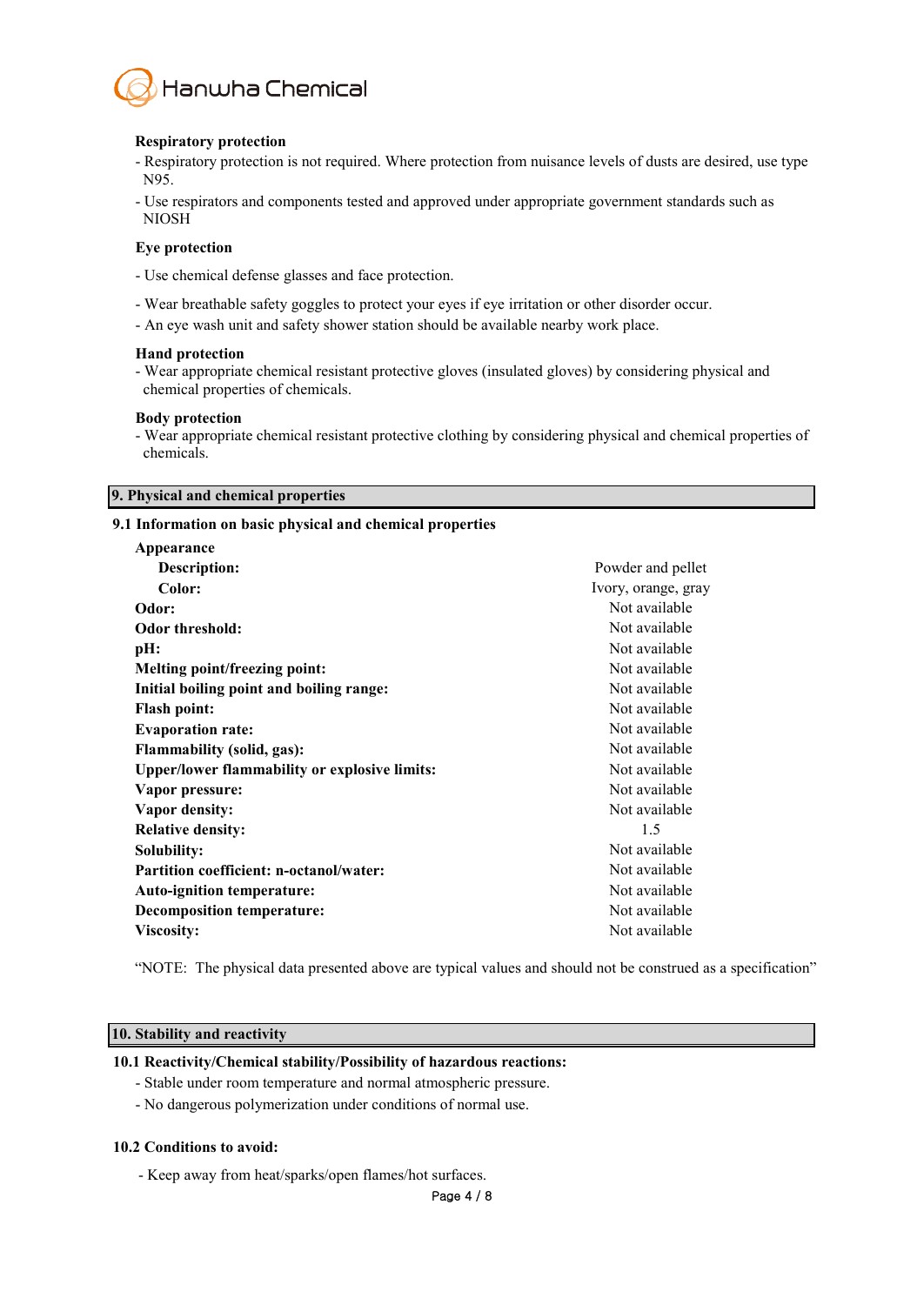

- Avoid contact with incompatible materials.

# **10.3 Incompatible materials:** Strong oxidizing agents

### **10.4 Hazardous decomposition products:** Carbon oxides, hydrogen chloride gas

| 11. Toxicological information                              |               |  |
|------------------------------------------------------------|---------------|--|
| <b>Information on toxicological effects</b>                |               |  |
| (a) Acute toxicity                                         |               |  |
| Oral                                                       | Not available |  |
| Dermal                                                     | Not available |  |
| Inhalation                                                 | Not available |  |
| (b) Skin Corrosion/<br>Irritation                          | Not available |  |
| (c) Serious Eye<br>Damage/ Irritation                      | Not available |  |
| (d) Respiratory<br>sensitization                           | Not available |  |
| (e) Skin Sensitization                                     | Not available |  |
| (f) Carcinogenicity                                        | Not available |  |
| (g) Mutagenicity                                           | Not available |  |
| (h) Reproductive<br>toxicity                               | Not available |  |
| (i) Specific target organ<br>toxicity (single<br>exposure) | Not available |  |
| (j) Specific target organ<br>toxicity (repeat<br>exposure) | Not available |  |
| (k) Aspiration Hazard                                      | Not available |  |

# **12. Ecological information**

| 12.1 Toxicity                         |               |
|---------------------------------------|---------------|
| Acute toxicity                        | Not available |
| Chronic toxicity                      | Not available |
| 12.2 Persistence and<br>degradability | Not available |
| 12.3 Bioaccumulative<br>potential     | Not available |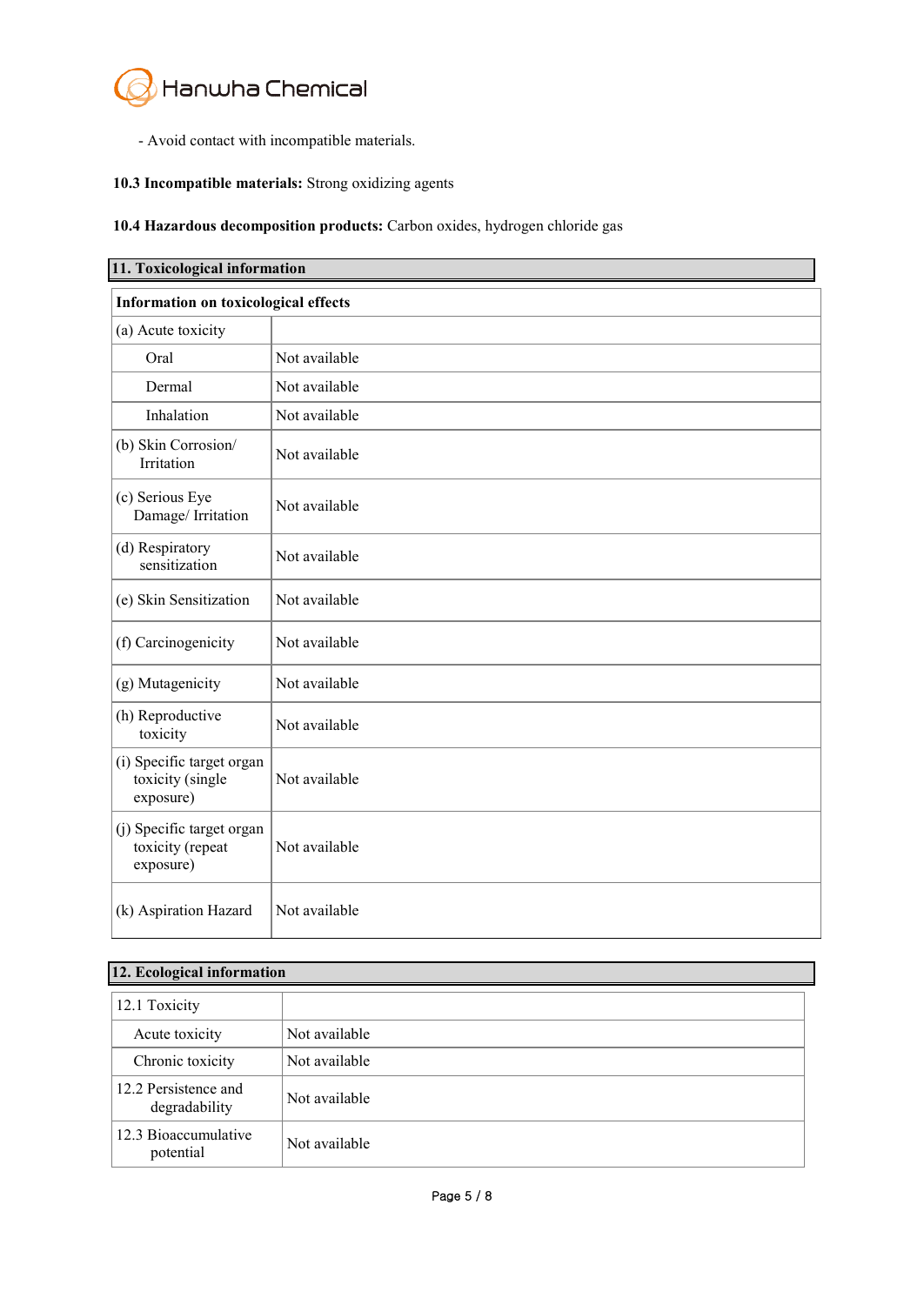

| 12.4 Mobility in soil                | Not available  |
|--------------------------------------|----------------|
| 12.5 Hazardous to the<br>ozone layer | Not classified |
| 12.6 Other adverse<br>effects        | Not available  |

#### **13. Disposal considerations**

#### **13.1 Disposal method**

- Waste must be disposed of in accordance with federal, state and local environmental control regulations.
- Whatever cannot be saved for recovery or recycling should be handled as hazardous waste and sent to a RCRA approved waste facility. Processing, use or contamination of this product may change the waste management options. State and local disposal regulations may differ from federal disposal regulations.
- Dispose of container and unused contents in accordance with federal, state and local requirements.

### **13.2 Disposal precaution**

Consider the required attentions in accordance with waste treatment management regulation. Do not dump this product into any sewers, on the ground, or into any body of water. Dispose of in accordance with all applicable federal, state, and local regulations.

#### **14. Transport information**

- **14.1 UN No.:** Not applicable
- **14.2 UN Proper shipping name:** Not applicable
- **14.3 Transport Hazard classes:** Not applicable
- **14.4 Packing group:** Not applicable
- **14.5 Environmental hazards:** Not applicable
- **14.6 Transport in bulk (according to Annex II of MARPOL 73/78 and the IBC Code) :** Not established
- **14.7 Special precautions for user**
	- **in case of fire:** Not applicable

**in case of leakage:** Not applicable

# **15. Regulatory information**

**15.1 Safety, health and environmental regulation/legislation specific for the substance or mixture**

< Chlorinated PVC >

# **USA Regulatory Information**

**TSCA (Toxic Substances Control Act)**: Section8 (b) inventory(Present) [XU]

**Proposition 65**: Not regulated

- **OSHA Regulation:** Not regulated
- **CERCLA Regulation:** Not regulated
- **SARA 302 Regulation:** Not regulated
- **SARA 304 Regulation:** Not regulated
- **SARA 313 Regulation:** Not regulated

**Foreign Regulatory Information**

**Substance of Rotterdam Protocol:** Not regulated

**Substance of Stockholm Protocol:** Not regulated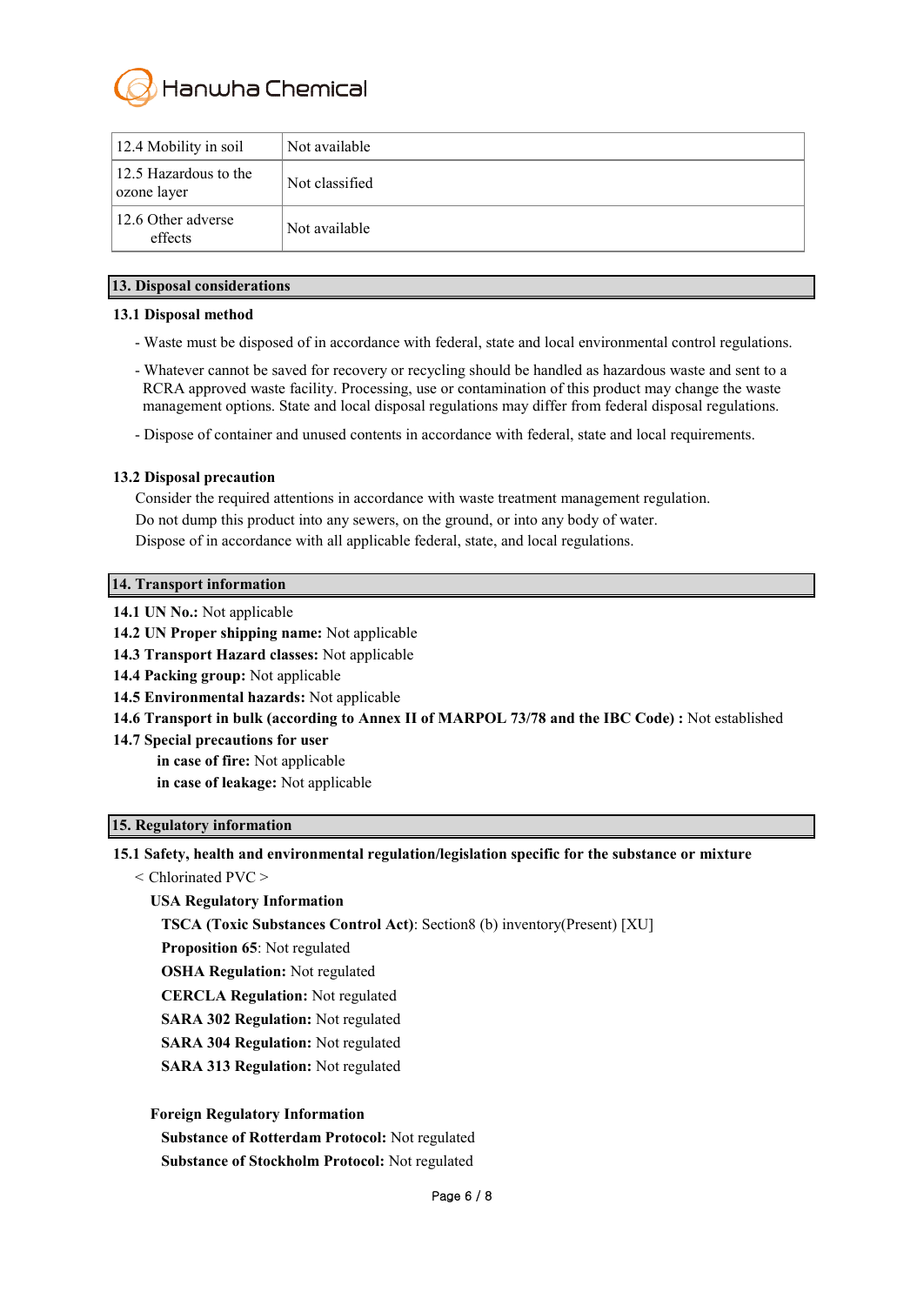

#### **Substance of Montreal Protocol:** Not regulated

#### **Foreign Inventory Status**

- Korea management information: Existing Chemicals Substance (KE-05652)
- -Japan management information: Existing and New Chemical Substances (ENCS): Present ((6)-75))
- China management information: Inventory China Inventory of Existing Chemical Substances (IECSC): Present (24080)
- Australia management information: Australian Inventory of Chemical Substances (AICS): Present
- Canada management information: Domestic Substances List (DSL): Present
- New Zealand management information: New Zealand Inventory of Chemicals (NZIoC): May be used as a single component chemical under an appropriate group standard
- Philippines management information: Philippine Inventory of Chemicals and Chemical Substances (PICCS): Present

#### < Trade Secret 1 >

#### **USA Regulatory Information**

**TSCA (Toxic Substances Control Act)**: Section8 (b) inventory(Present)

**Proposition 65**: Not regulated

**OSHA Regulation:** Not regulated

**CERCLA Regulation:** Not regulated

**SARA 302 Regulation:** Not regulated

**SARA 304 Regulation:** Not regulated

**SARA 313 Regulation:** Not regulated

#### **Foreign Regulatory Information**

**Substance of Rotterdam Protocol:** Not regulated **Substance of Stockholm Protocol:** Not regulated **Substance of Montreal Protocol:** Not regulated

#### **Foreign Inventory Status**

- Korea management information: Existing Chemicals Substance
- 
- -Japan management information: Existing and New Chemical Substances (ENCS): Present China management information: Inventory China Inventory of Existing Chemical Substances (IECSC):

#### Present

- Australia management information: Australian Inventory of Chemical Substances (AICS): Present
- Canada management information: Domestic Substances List (DSL): Present
- New Zealand management information: New Zealand Inventory of Chemicals (NZIoC): May be used as a single component chemical under an appropriate group standard

- Philippines management information: Philippine Inventory of Chemicals and Chemical Substances (PICCS): Present

#### **16. Other information, including date of preparation or last revision**

#### **16.1 Indication of changes:**

 Preparation date: Sep 19, 2016 Version: -